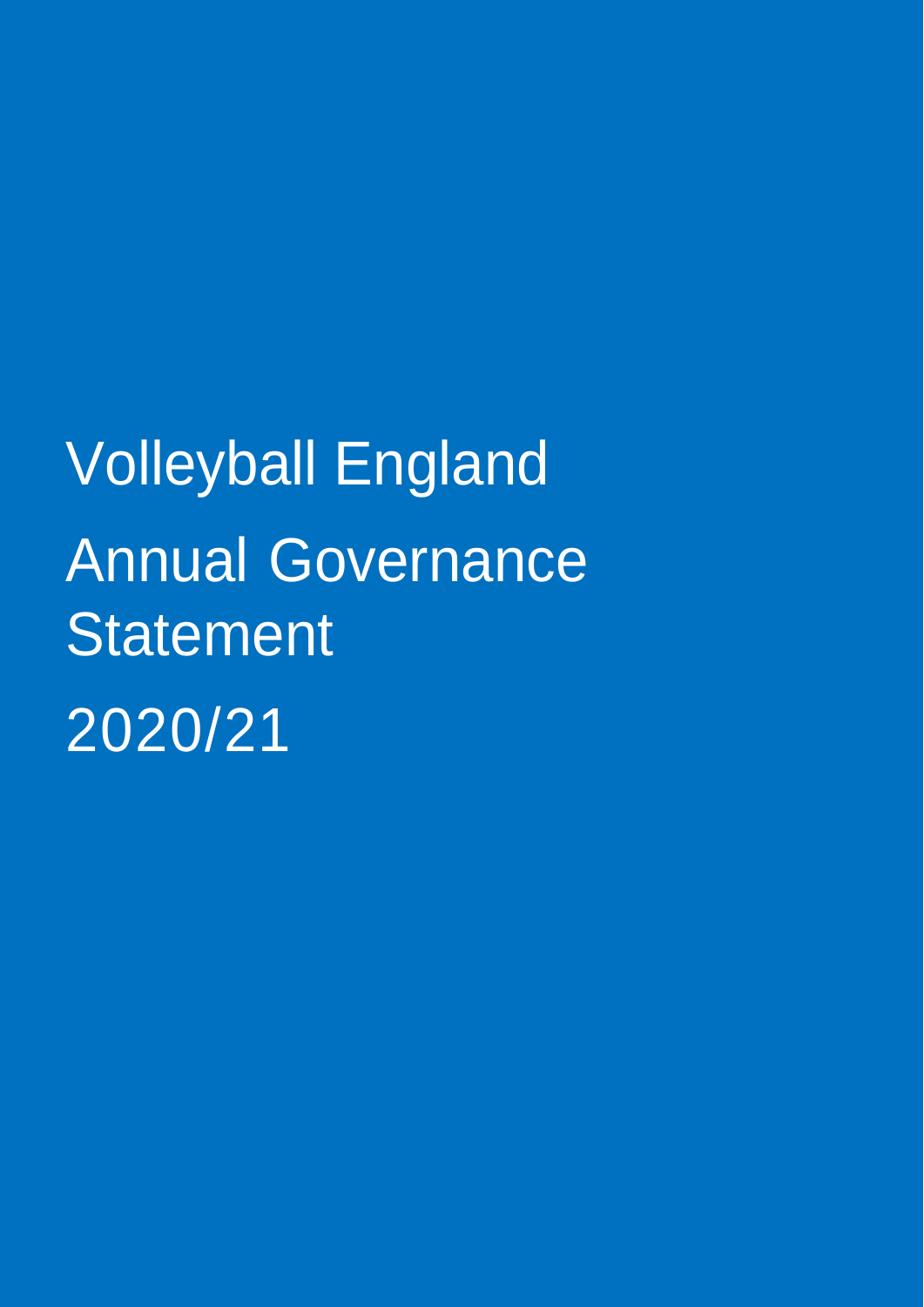## Annual Governance Statement Template

#### **Annual Governance Statement:**

Volleyball England

## Introduction

**Organisation** Volleyball England

| Volleyball England is the recognised National Governing Body for volleyball, beach volleyball and sitting volleyball in<br>England. Volleyball England is responsible for the development, promotion and delivery of volleyball across England. | Insert role |
|-------------------------------------------------------------------------------------------------------------------------------------------------------------------------------------------------------------------------------------------------|-------------|
|                                                                                                                                                                                                                                                 |             |

It is subject to the Code for Sports Governance (the "Code") and is committed to the principles of good governance.

The Annual Governance Statement provides the Organisation's stakeholders, members, supporters and sponsors with an annual report on the governance performance of the Organisation.

This Statement is made in accordance with the Code for the period

| 1st April 2020 | 30th March 2021 |
|----------------|-----------------|
| <b>From</b>    | <b>Tol</b>      |

(the "Reporting Period").

# Purpose and Values

**The purpose of the Organisation is to**

At Volleyball England, our purpose is to lead the growth and improvement of all disciplines of volleyball in England.

#### **Its values are:**

**Open** – We will be honest and transparent in everything we do, accountable for our actions and open about the rationale for our decision-making.

**Innovative** – We will foster a culture of innovation across the entire volleyball community, encouraging people to innovate and take measured risks to improve every aspect of our sport.

**Respectful** – We will treat every member of the volleyball community with the respect they deserve, encouraging others to do likewise, both on the court and off.

**Connected** – We will work to bring together all aspects of volleyball in this country, creating a single, connected volleyball community, able to communicate, collaborate and innovate effectively.

**Inclusive** – We will actively seek out the broadest range of views and experiences, listen to those who understand why there are barriers to participation and work with them to develop our sport as one which provides opportunities for all.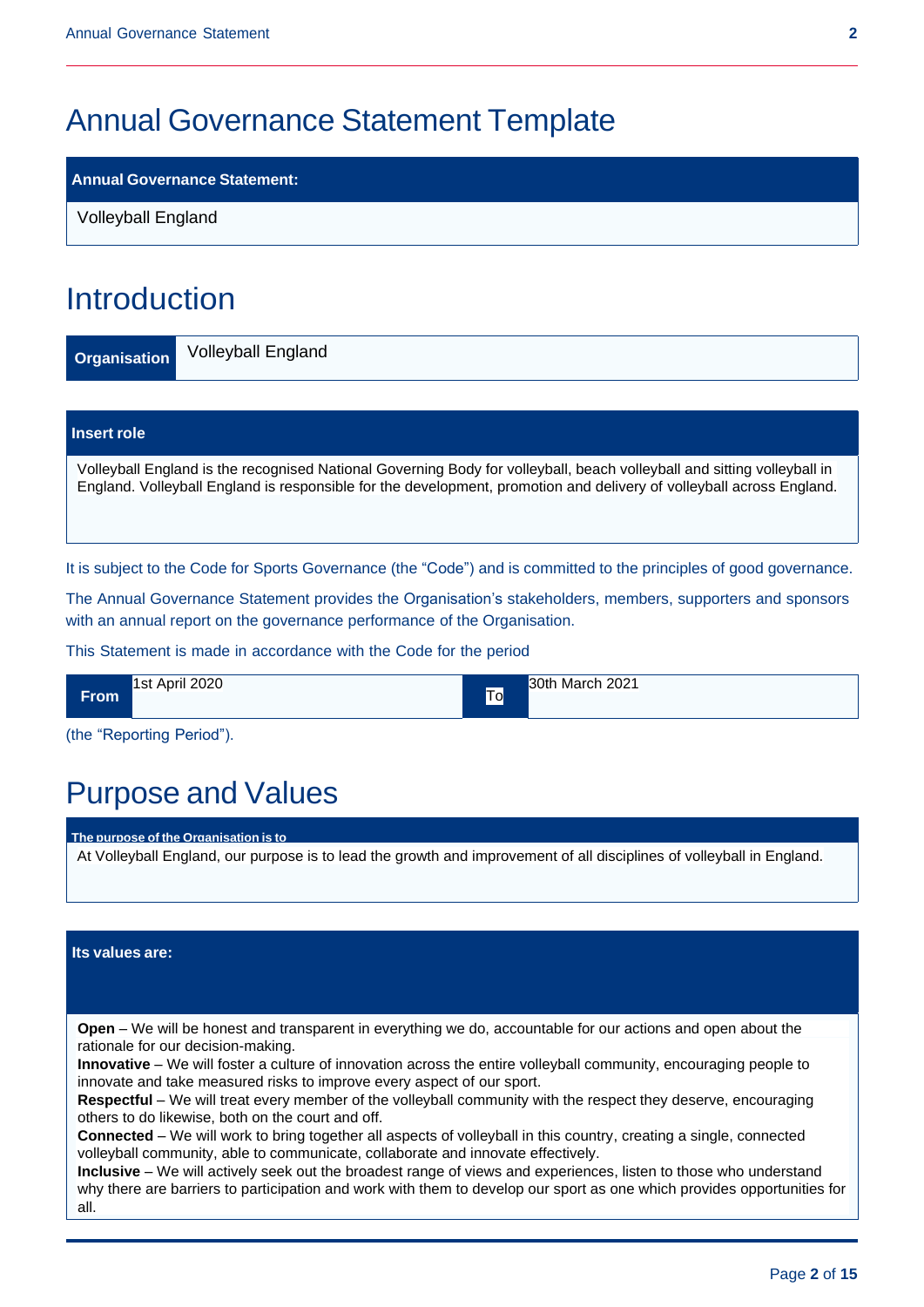## Governance Structure

The Organisation is a Company Limited by Guarantee

**State legal status of the entity**

Volleyball England is a company limited by guarantee – not having share capital

Its governing documents are

**Articles of association**

Articles of Association and supporting Framework Document

are published on its website at

**Insert hyperlink/ref to governing docs and where they can be found**

https://www.volleyballengland.org/about\_us/about\_us\_/governance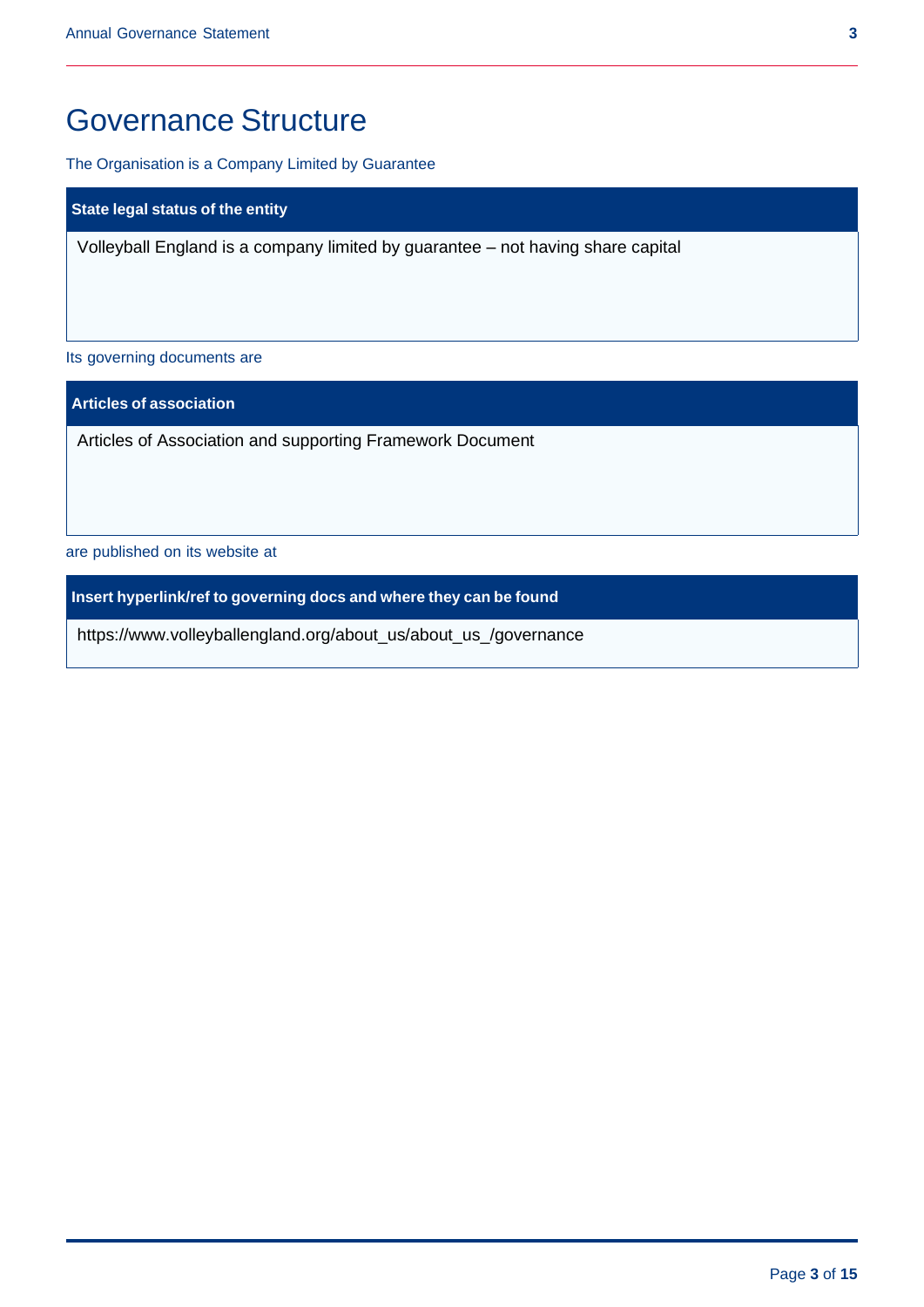## **Board**

#### **Role**

The Board is collectively responsible for the long-term success of the Organisation and is exclusively vested with the power to lead it.

| <b>Independent Chairman</b> |  |
|-----------------------------|--|
|-----------------------------|--|

Adam Walker

### **Meetings and Key Decisions**

#### **Board Meetings**

The Board shall meet as often as is necessary to discharge their duties in accordance with the Articles and the Companies Act and in any event no less than four times in any 12 month period.

| <b>Board meeting description</b> | <b>Date</b>                   | <b>Key Decisions</b>                                                                                                                                                                                                                                   |
|----------------------------------|-------------------------------|--------------------------------------------------------------------------------------------------------------------------------------------------------------------------------------------------------------------------------------------------------|
| <b>Board meeting</b>             | $6th$ June 2020               | Freeze membership fees<br>AGM to take place virtually<br>Approved final first draft of strategy                                                                                                                                                        |
| Board meeting & AGM              |                               | 24 <sup>th</sup> September 2020 CEV Presidential election and voting<br>Implementation of a fee for England squad athletes.                                                                                                                            |
| Board meeting                    |                               | 21 <sup>st</sup> November 2020 A business case for the transformation of the website<br>should be created.                                                                                                                                             |
| Board meeting                    | 30 <sup>th</sup> January 2021 | 2021/22 budget approved<br>Risk Register reviewed and approved                                                                                                                                                                                         |
| Board meeting                    | 15 <sup>th</sup> March 2021   | Revised staffing structure and increased budget to<br>support it approved<br>Revised governance structure in line with The Game<br>Plan approved<br>Pay and Performance policy approved<br>Ratification of the Volleyball England Foundation<br>lboard |

#### **Composition**

The Board is made up of a maximum of (please insert number)

10 Directors (2 further board places available)

| Independent<br><b>Chairman</b>        | Adam Walker                  |
|---------------------------------------|------------------------------|
| Senior Independent<br><b>Director</b> | <b>Clare Francis</b>         |
| 4                                     | <b>Independent Directors</b> |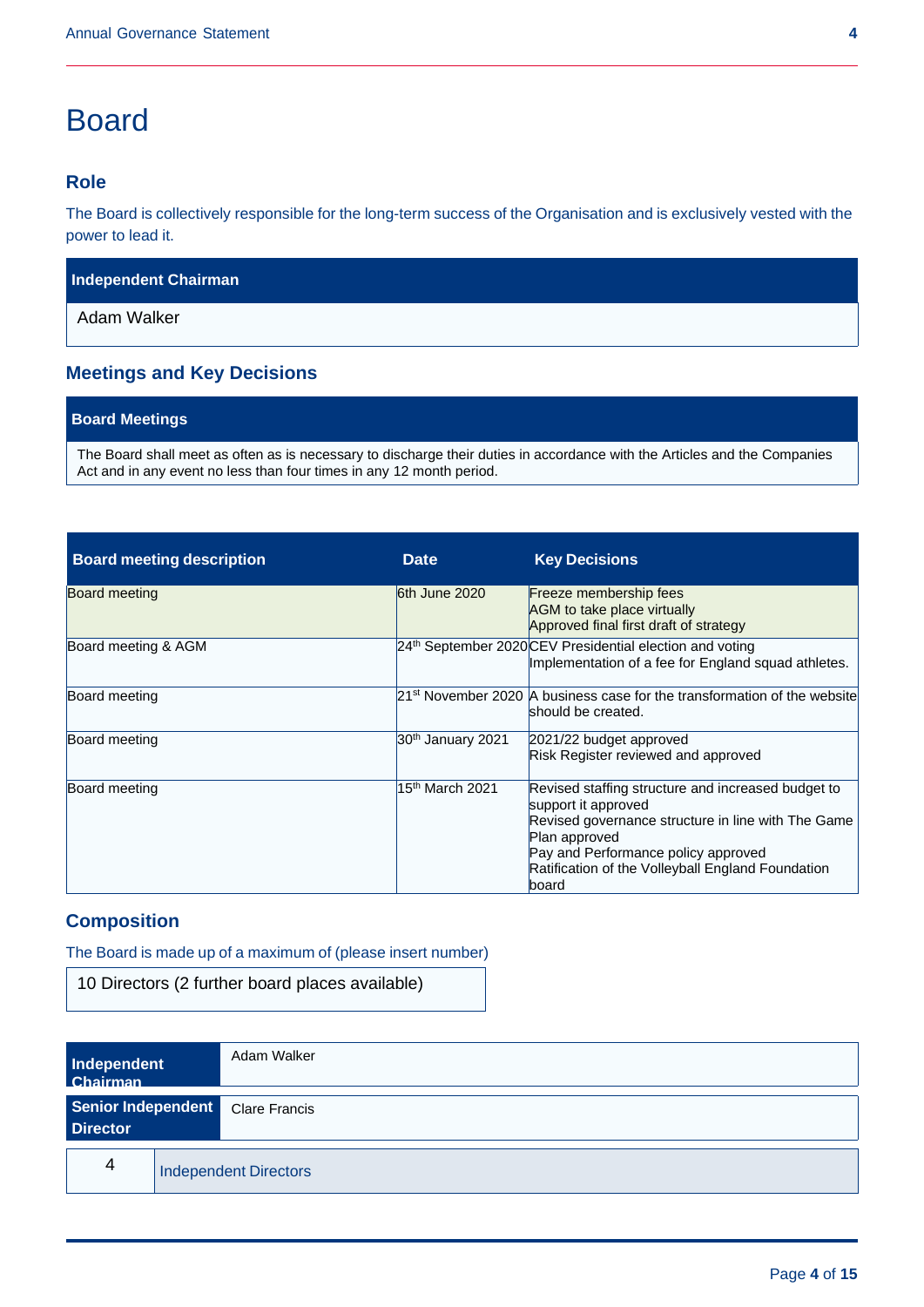#### Annual Governance Statement **5**

| <b>Elected Directors elected by:</b><br><b>AGM</b> |  |
|----------------------------------------------------|--|
|----------------------------------------------------|--|

#### The following persons served as Board members during the Reporting Period:

|                         |                                             | Date joined or<br>left the Board | <b>Board meetings</b><br>attended |                                                                                              | <b>Committee</b><br>meetings |
|-------------------------|---------------------------------------------|----------------------------------|-----------------------------------|----------------------------------------------------------------------------------------------|------------------------------|
| <b>Name</b>             | <b>Role description</b>                     | (if applicable)                  | (e.g. 4 out of 6)                 | <b>Committees</b>                                                                            | attended                     |
| Adam Walker             | Independent Chair                           | <b>July 2017</b>                 | All                               | Finance, Strategy &<br><b>Risk</b><br>Strategy Working<br>Group<br>Commercial &<br>Marketing | All                          |
| <b>Clare Francis</b>    | Senior Independent<br>Director & Vice Chair | <b>July 2017</b>                 | All                               | Finance, Strategy &<br><b>Risk</b><br>Strategy Working<br>Group                              | <b>AII</b>                   |
| Simon Griffiths         | <b>Elected Director</b>                     | <b>July 2017</b>                 | lАll                              | Commercial &<br><b>Marketing Strategy</b><br><b>Working Group</b>                            | lАll                         |
| Seyram Atubra           | <b>Elected Director</b>                     | <b>July 2017</b>                 | All                               | Strategy Working<br>Group                                                                    | All                          |
| Freda Bussey MBE        | <b>Elected Director</b>                     | <b>July 2016</b>                 | All                               | Core Market                                                                                  | All                          |
| <b>Richard Harrison</b> | Elected Director                            | <b>July 2018</b>                 | All                               | Core Market                                                                                  |                              |
| Brendan Fogarty         | <b>Elected Director</b>                     | <b>July 2019</b>                 | 5/6                               | Core Market                                                                                  | All                          |
| Uefferson Williams      | <b>Elected Director</b>                     | <b>July 2015</b>                 | All                               | <b>Technical &amp; Talent</b>                                                                | All                          |
| lan Wall                | Independent Director July 2017              |                                  | All                               | Commercial &<br>Marketing                                                                    | All                          |
| Andres Hernandez        | Independent DirectorUuly 2019               |                                  | 4/6                               | Finance, Strategy &<br><b>Risk</b>                                                           | All                          |

### **Board and CEO Recruitment**

**Report on any recruitment activity in the Reporting Period**

No board or CEO recruitment activity took place during the period.

### **Board Evaluation**

Adam Walker **Chair**

### **Internal Board Skills Assessment**

An internal board skills is planned for the early part of the 2021/22 year.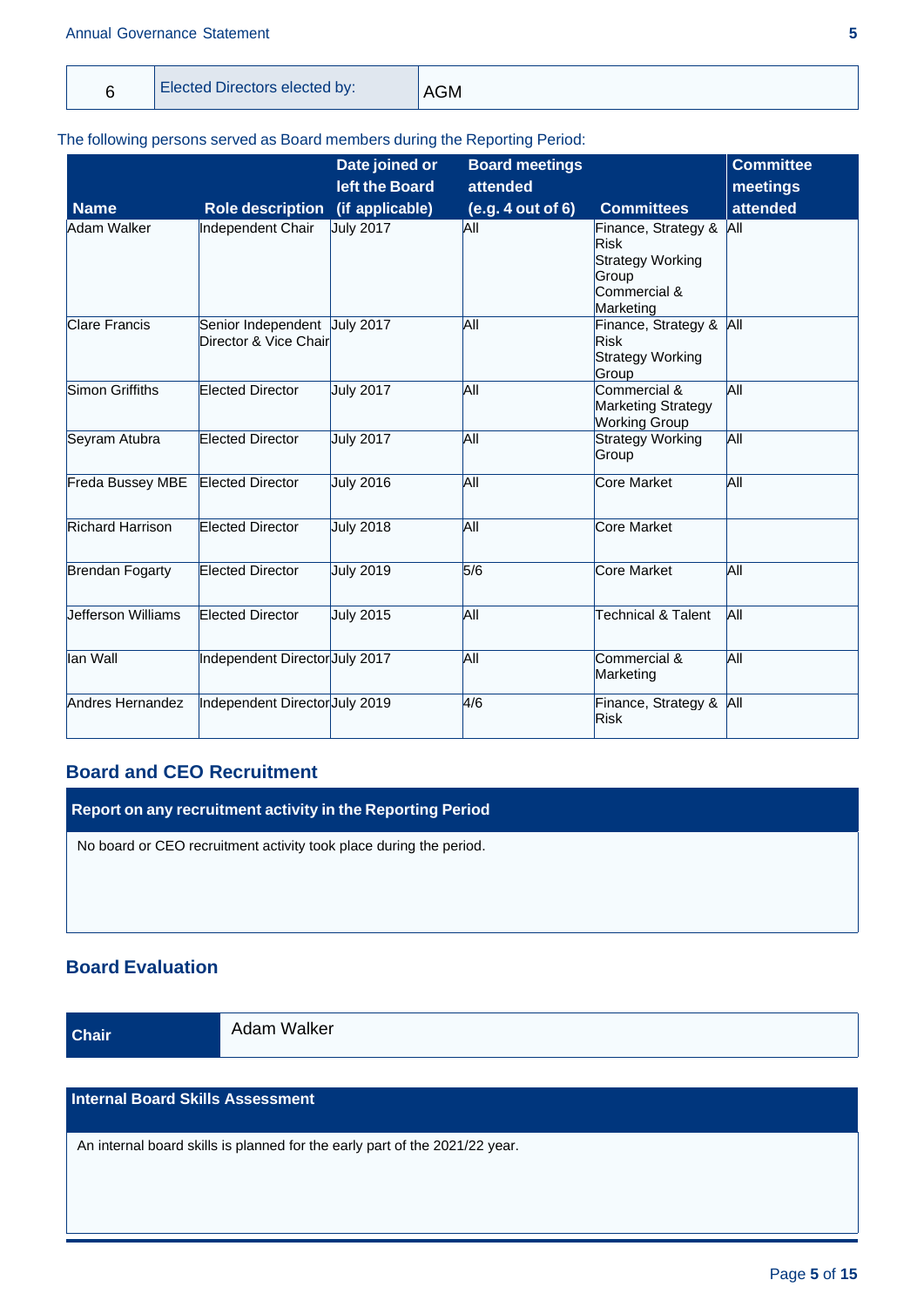### **Remuneration**

In the Reporting Period the following remuneration was paid to Non-Executive Board members

| <b>Name</b> | <b>Amount</b> |
|-------------|---------------|
| <b>NA</b>   | <b>NA</b>     |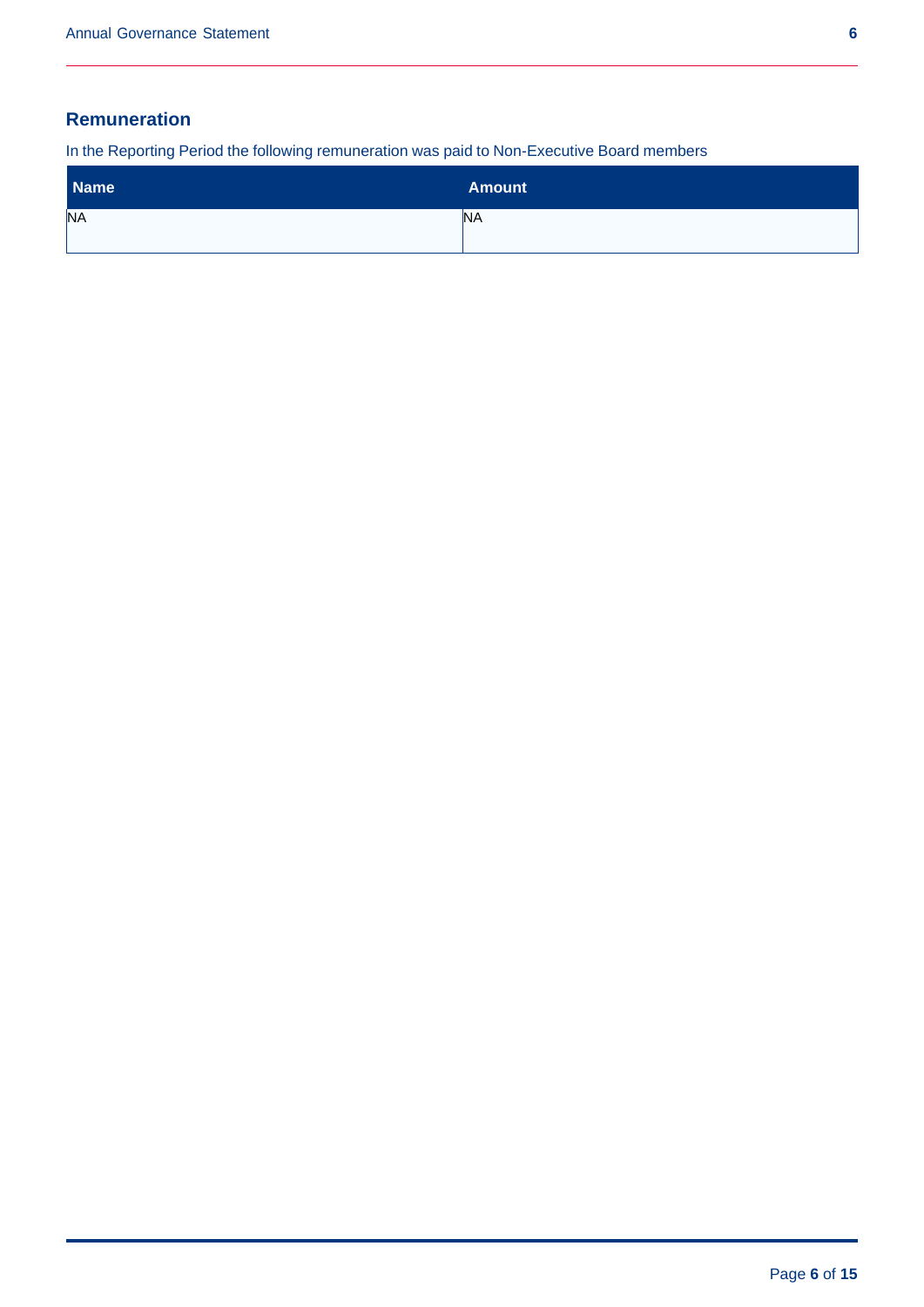# Committees reporting to the Board

The Board has established the following Committees, which report directly to the Board. Each Committee has clear Terms of Reference which identify its responsibilities and any powers delegated to it by the Board

### **Finance Strategy & Risk Sub Group**

| <b>Composition:</b>              | 3 x Directors, CEO/DCEO, Financial Consultant                                                                                                                                                                                                                                                                                                                             |
|----------------------------------|---------------------------------------------------------------------------------------------------------------------------------------------------------------------------------------------------------------------------------------------------------------------------------------------------------------------------------------------------------------------------|
| Role:                            | The Sub-Group has delegated powers from the Board to implement actions and initiatives in<br>support of the Organisation's strategy and to oversee finance matters, ensure the adequacy<br>of the Organisation's financial reporting and internal controls and maintain the risk<br>register. The Sub-Group shall be the Audit Committee for the purposes of the Code for |
| <b>Delegated Powers:</b>         | Sports Governance and the Articles.<br>https://www.volleyballengland.org/~media/docs/FINANCE%20AND%20STRATEGY%20SU<br>B%20GROUP%20TOR.pdf - this is the old ToR at present                                                                                                                                                                                                |
| <b>Meetings in the Reporting</b> |                                                                                                                                                                                                                                                                                                                                                                           |
| <b>Period</b>                    |                                                                                                                                                                                                                                                                                                                                                                           |

#### **Nominations Committee**

| <b>Composition:</b>                         | Independent Chair, 3 x Directors                                                                                                                                                                                                                                                                                                                                                                                                                 |
|---------------------------------------------|--------------------------------------------------------------------------------------------------------------------------------------------------------------------------------------------------------------------------------------------------------------------------------------------------------------------------------------------------------------------------------------------------------------------------------------------------|
| Role:                                       | The Nomination Committee ("the Committee") has responsibility for leading the process<br>for Board and senior management appointments and making recommendations to<br>the Board. In respect of Board appointments, this includes evaluating the Board's current<br>capability against the agreed skills matrix, and, in light of this evaluation, agreeing a<br>description of the role and capabilities required for a particular appointment. |
| <b>Delegated Powers:</b>                    | https://www.volleyballengland.org/~media/docs/NOMINATIONS%20COMMITTEE%20TOR.<br>pdf – this is the old ToR at present                                                                                                                                                                                                                                                                                                                             |
| <b>Meetings in the Reporting</b><br>Period: |                                                                                                                                                                                                                                                                                                                                                                                                                                                  |

### **Strategy**

The Board sets the strategy of the organisation. The current strategy for the period

| <b>From</b>      | September 2020 |                                                        | To | September 2030 |
|------------------|----------------|--------------------------------------------------------|----|----------------|
| was published in |                |                                                        |    |                |
| <b>Date</b>      | September 2020 |                                                        |    |                |
|                  |                | and can be found on the organisations website at       |    |                |
| insert hyperlink |                | https://www.volleyballengland.org/about_us/thegameplan |    |                |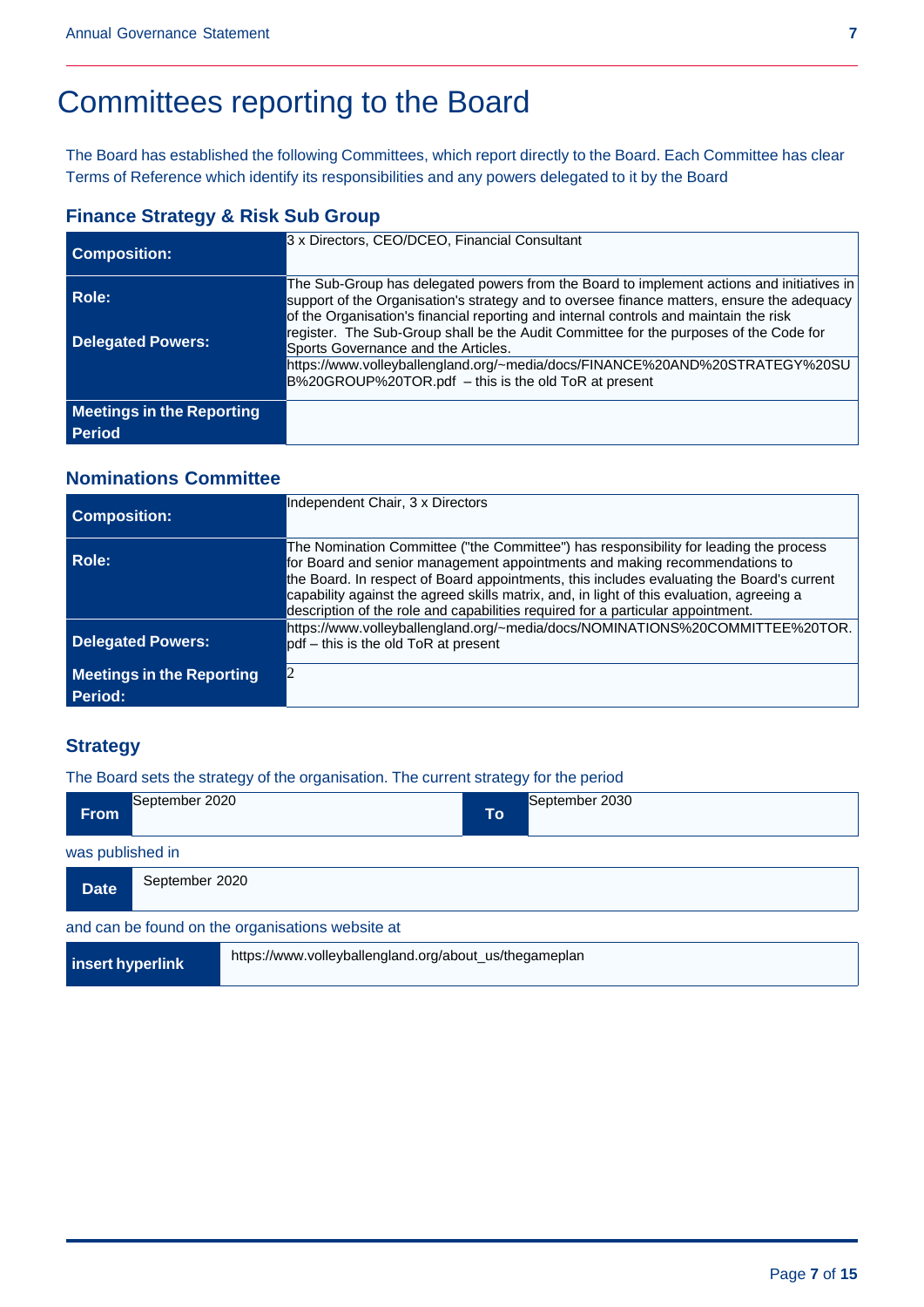### **Committees reporting to the Board**

The Board continually monitors progress against strategy and can report the following progress in the Reporting Period:

| <b>Strategic objective</b>          | <b>KPI</b>                                                                                                                                                                                                                                                                                                                                                                                          |  |
|-------------------------------------|-----------------------------------------------------------------------------------------------------------------------------------------------------------------------------------------------------------------------------------------------------------------------------------------------------------------------------------------------------------------------------------------------------|--|
| Core Market Sub Group               | The Committee will be composed of a minimum of five members, of whom at<br>least one shall be a non-executive director of the company and one other<br>director appointed by the Board as chair. Sub Group members will be<br>chosen to provide expert advice and insight into a broad range of areas<br>which can include, but not be limited to, the Volleyball England Core Market.              |  |
| Technical & Talent Sub Group        | The Committee will be composed of a minimum of five members, of whom at<br>least two shall be a non-executive director of the company and one of which<br>shall be appointed by the Board as Chair. Sub Group members will be<br>chosen to provide expert advice and insight into a broad range of areas<br>which can include, but not be limited to the Volleyball England Core Market             |  |
| Commercial & Marketing<br>Sub Group | The Sub Group will be composed of a minimum of 4 members, of whom at<br>least 1 shall be a non-executive director of the company and one of which<br>shall be appointed by the Board as chair. Sub Group members will be<br>chosen to provide expert advice and insight into a broad range of areas<br>which can include, but not be limited to communications, marketing and<br>commercial matters |  |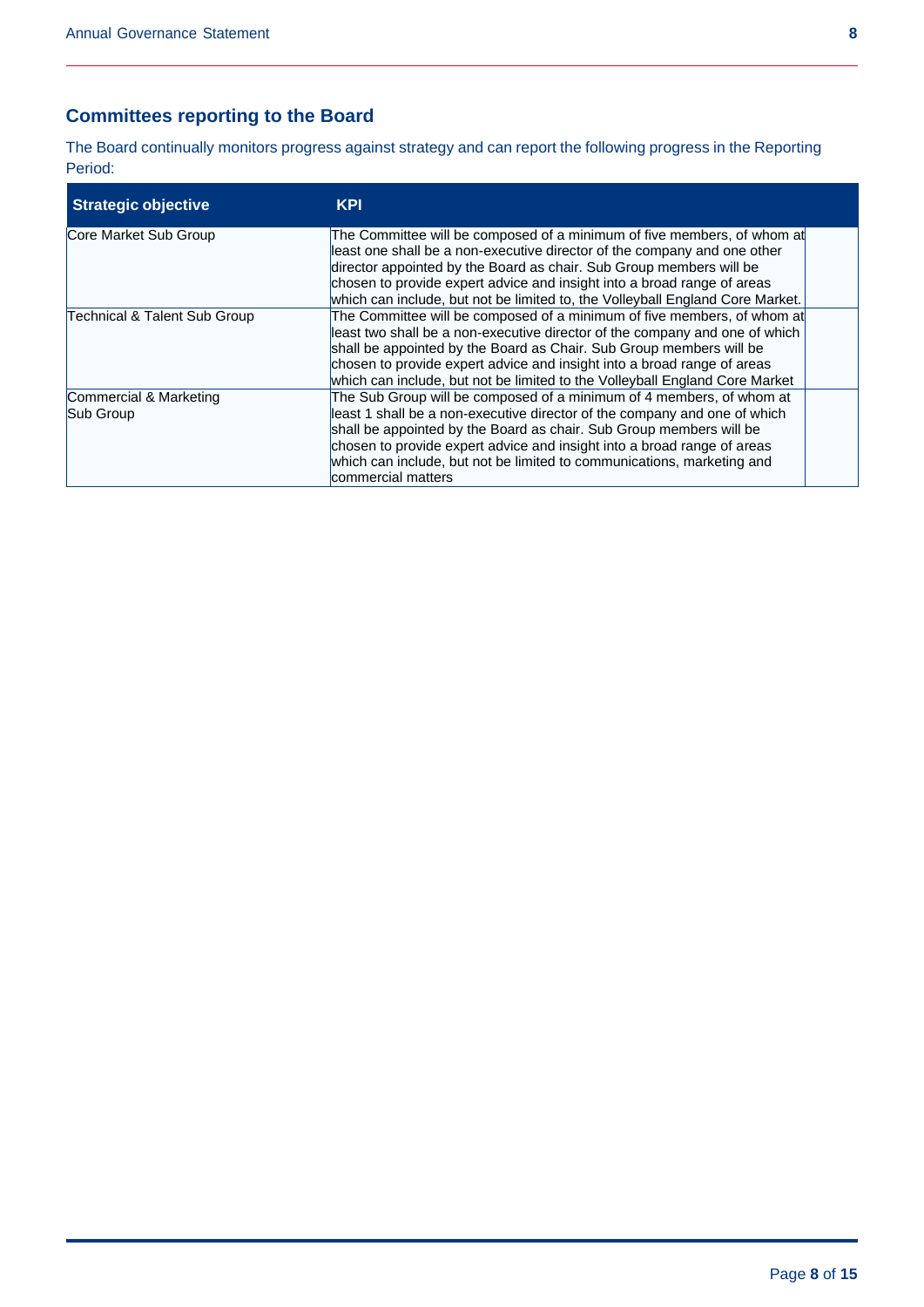## Risk Management

The organisation has agreed a Risk Management Policy to ensure that effective processes are in place to track and report on existing and emerging risks which could affect the Organisation's ability to meet its Strategic Objectives and/or cause damage to the organisation or its stakeholders. The objective is to support better decision making and management of risk through a comprehensive understanding of risks and their likely impact.

The respective responsibilities in the policy are:

Executive Management Team

**Please list responsibilities:**

See policy here: [https://www.volleyballengland.org/~media/docs/Scheme%20of%20Delegations%20\(website\).pdf](https://www.volleyballengland.org/~media/docs/Scheme%20of%20Delegations%20(website).pdf)

Finance Strategy & Risk Sub Group

**Please list responsibilities:**

See policy here: [https://www.volleyballengland.org/~media/docs/Scheme%20of%20Delegations%20\(website\).pdf](https://www.volleyballengland.org/~media/docs/Scheme%20of%20Delegations%20(website).pdf)

#### **Board**

In the Reporting Period the Finance Strategy & Risk sub group reviewed the Risk Registers at each of its meetings to consider new risks and review existing and identified risks. The Risk Management Policy and Strategic Risk Register are reviewed on an annual basis by the Board. In the Reporting Period this took place on

January 2021 **Date**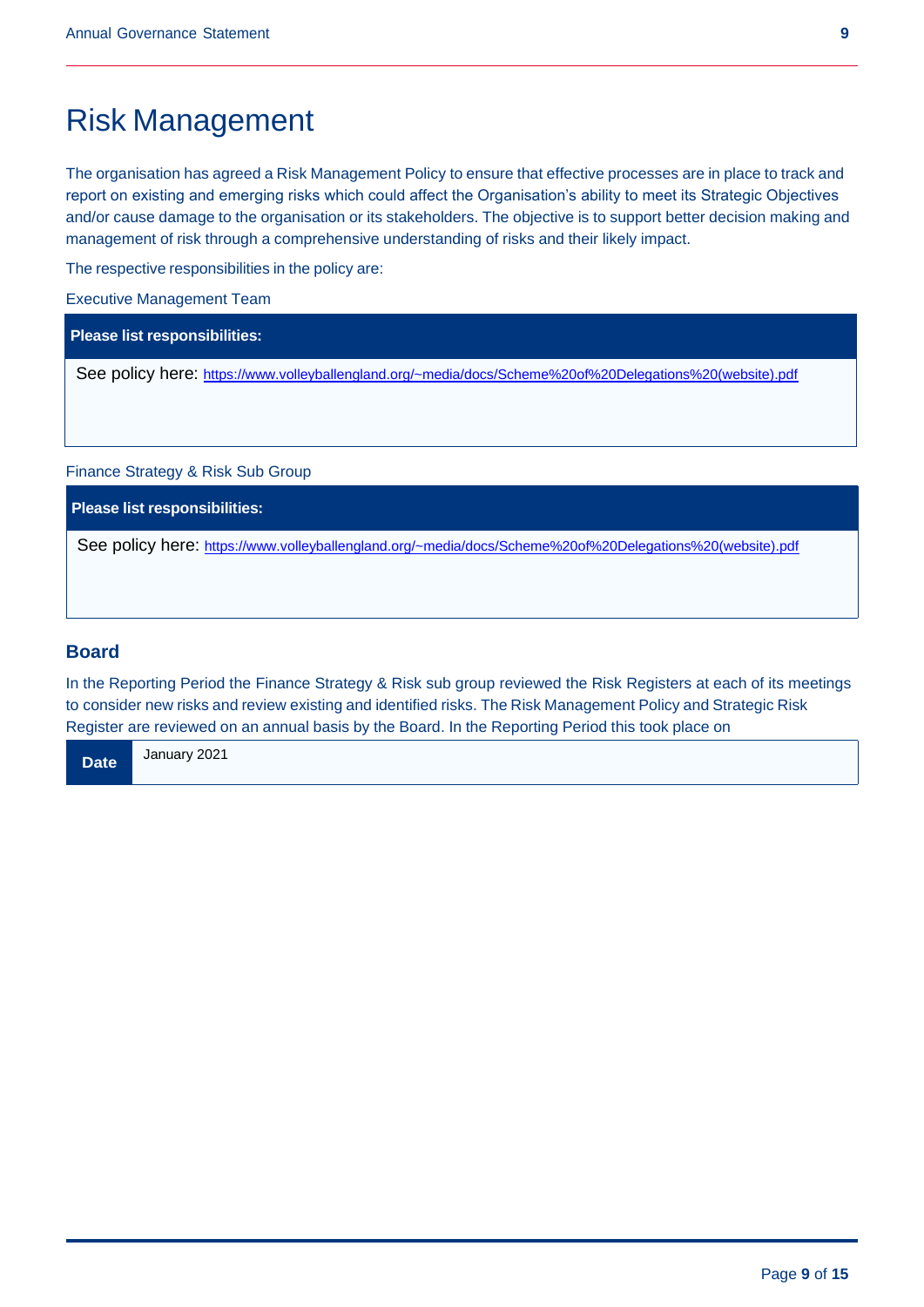# Staff Survey

The Board acknowledges its duties to employees both under the Companies Act and the Code.

| A staff survey is planned for 2021/22 |  |
|---------------------------------------|--|
|                                       |  |
|                                       |  |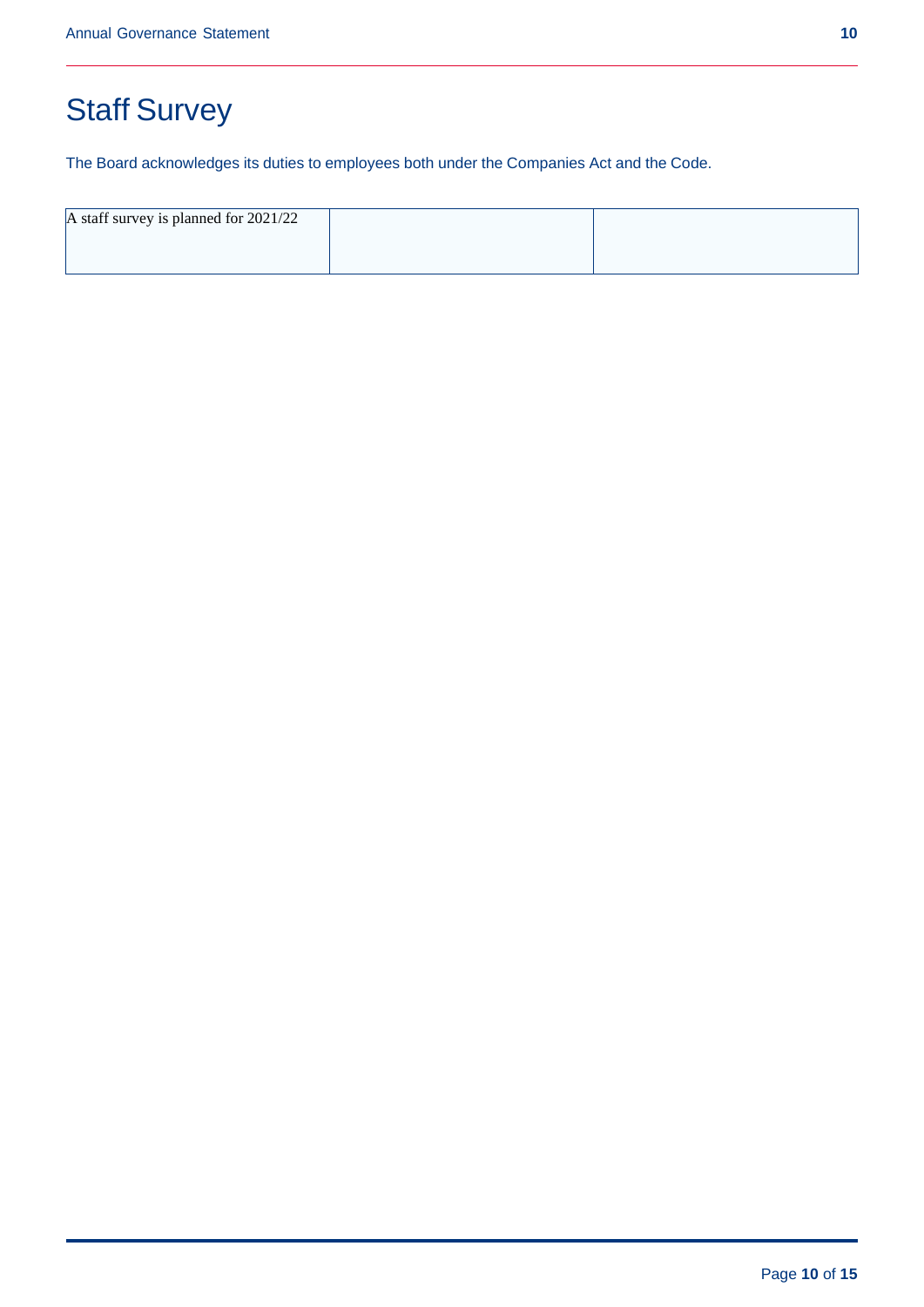## Governance Framework

The Organisation is committed to the Code for Sports Governance and having achieved compliance with the Code in

| Date | September 2018 |
|------|----------------|
|------|----------------|

has put in place an ongoing governance development programme to ensure that it continues to develop its governance practices and procedures.

At its Board meeting on

| <b>Date</b> | 29th September 2018 |
|-------------|---------------------|
|-------------|---------------------|

the Board reviewed the Organisation's compliance with the Code in the Recording Period. The Board has communicated openly with Sport England

Apr 2020 – Mar 2021 **The Organisation was compliant in the Reporting Period**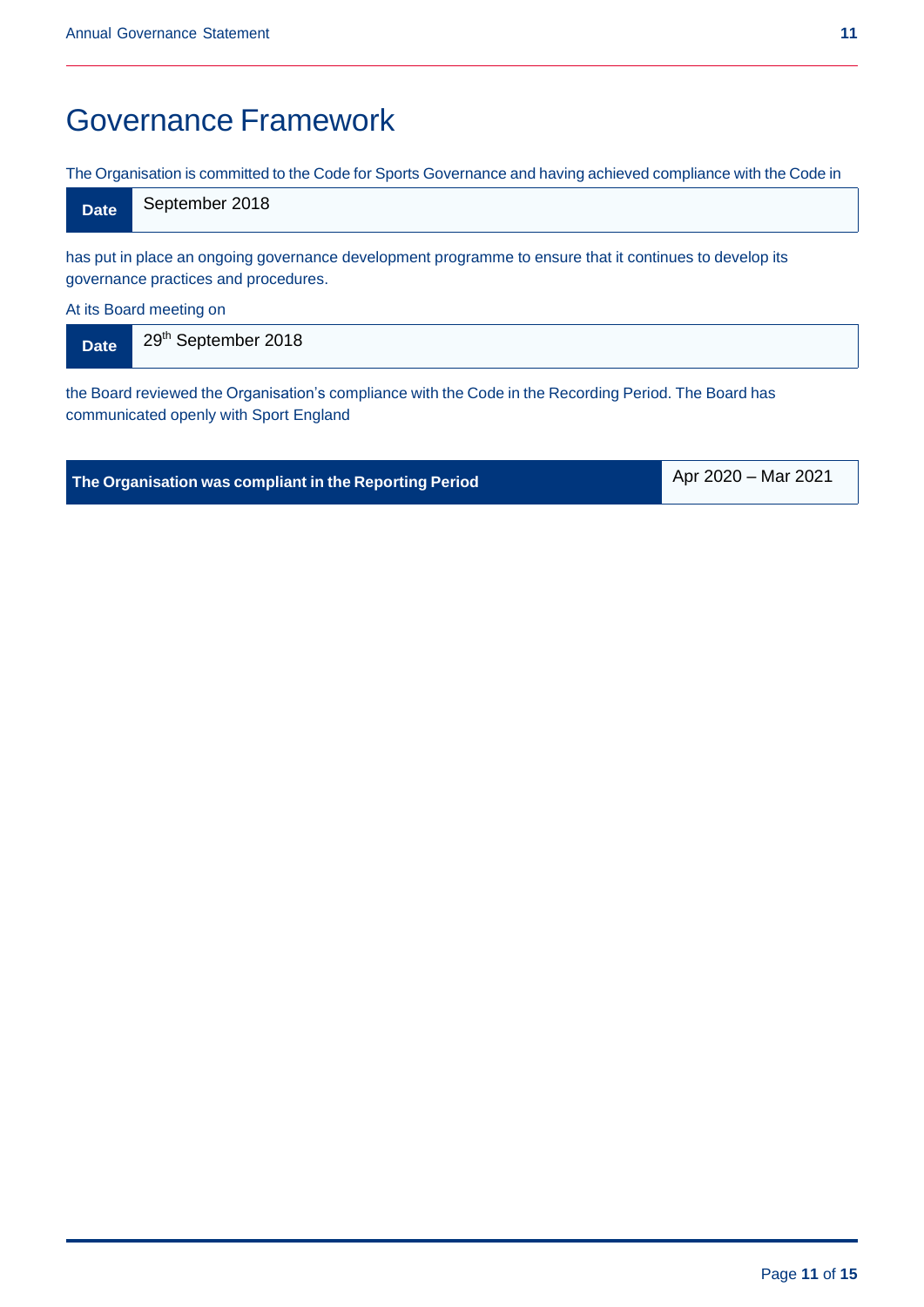## Review of governance practices and procedures

In compliance with the Code the following practices and procedures were reviewed and approved by the Board in the Reporting Period.

| <b>Practice/procedure</b><br>reviewed [examples] | <b>Code requirement</b> | <b>Next review</b> | <b>Review in reporting</b><br>period |
|--------------------------------------------------|-------------------------|--------------------|--------------------------------------|
| <b>Directors' Code</b>                           | Every 4 years           | Jan 2022           | NA                                   |
| Terms of reference                               | Every 4 years           | April 2021         | NA <sub></sub>                       |
| <b>Policies</b>                                  | Every 4 years           | April 2021         | NA <sub></sub>                       |
| <b>Financial policies and</b><br>procedures      | Every 2 years           | April 2021         | NA <sub></sub>                       |
| <b>Financial Forecast</b>                        | 4 year minimum          | Mar 2022           | NA                                   |
| Risk management and<br>internal control          | Every year              | Jan 2022           | Jan 2021                             |
| <b>Stakeholder Strategy</b>                      | Annually                | Jan 2022           | NA <sub></sub>                       |

## Complaints/whistleblowing

#### In the Reporting Period there were

| 2          | <b>Complaints to</b>                                              |
|------------|-------------------------------------------------------------------|
|            | These were dealt with in accordance with the Grievance Procedure. |
|            | were resolved                                                     |
| and        |                                                                   |
|            | remain outstanding.                                               |
| There were |                                                                   |
| 0          | no reports of wrongdoing [whistleblowing]                         |